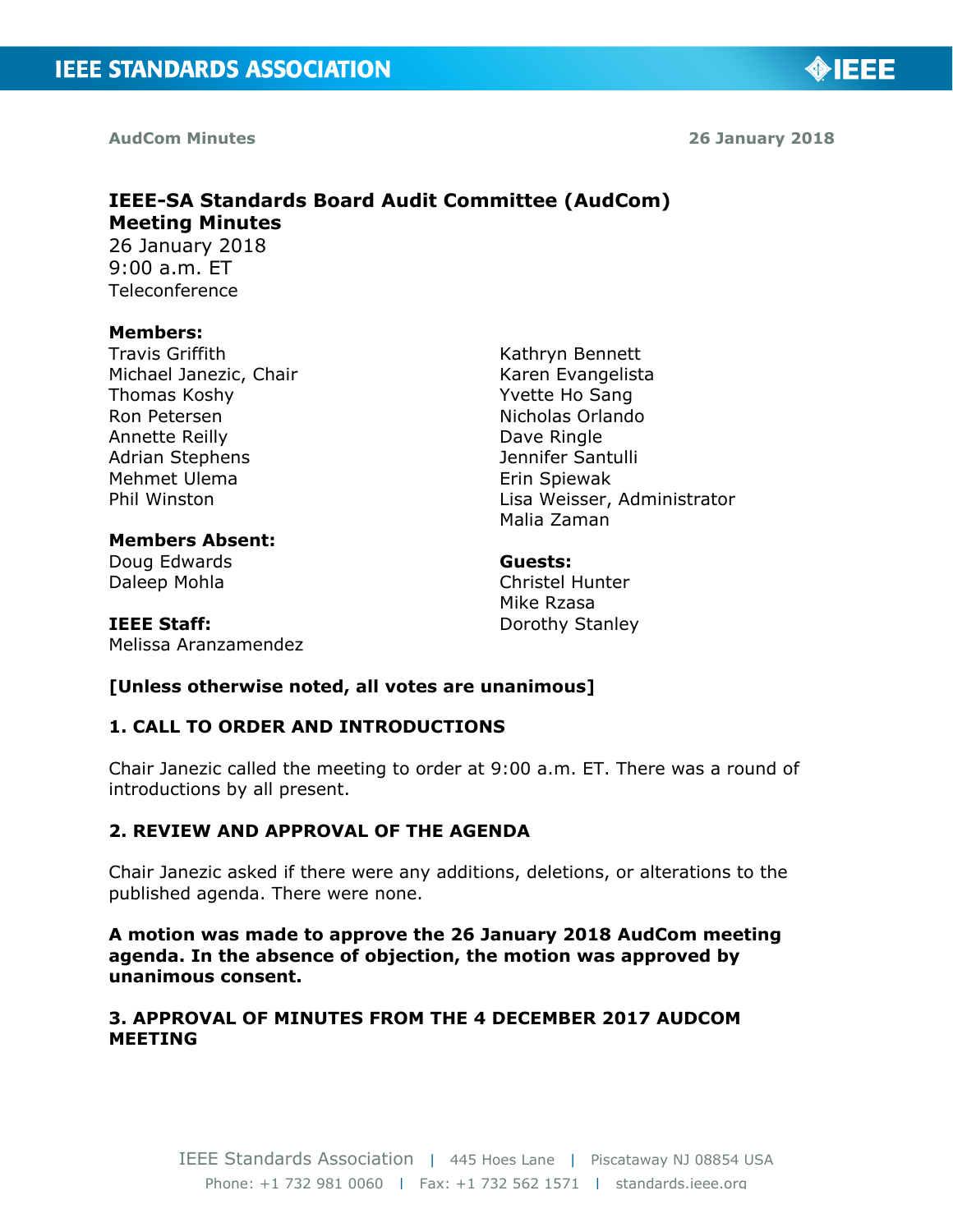**A motion was made to approve the minutes of the 4 December 2017 AudCom meeting. In the absence of objection, the motion was approved by unanimous consent.**

## **4. P&P REVIEW**

#### **4.1 Status of Continuing Sponsor P&P Review**

4.1.1 COM/GreenICT-SC - Phil Winston, Travis Griffith

#### **Motion: To recommend acceptance of the COM/GreenICT-SC P&P. Upon vote, the motion passed.**

Following the outcome of this review, AudCom discussed item 6.1.1 on the agenda and COM/GreenICT was recognized by AudCom as a new Sponsor.

4.1.2 PE/SUB - Adrian Stephens, Daleep Mohla

There are still open comments from the checklist that have not been addressed and the P&P will continue under review and move to the March 2018 AudCom agenda.

4.1.3 PE/SWG - Adrian Stephens, Mehmet Ulema

There are still open comments from the checklist that have not been addressed and the P&P will continue under review and move to the March 2018 AudCom agenda.

4.1.4 PHO/SC - Travis Griffith, Doug Edwards

#### **Motion: To recommend acceptance of the PHO/SC P&P. Upon vote, the motion passed.**

Following the outcome of this review, AudCom discussed item 6.1.3 on the agenda and PHO/SC was recognized by AudCom as a new Sponsor.

#### **4.2 Status of New Sponsor P&P Review**

4.2.1 GRSS/SC - Ron Petersen, Phil Winston

#### **Motion: To recommend acceptance of the GRSS/SC P&P. Upon vote, the motion passed.**

Following the outcome of this review, AudCom discussed item 6.1.2 on the agenda and GRSS/SC was recognized by AudCom as a new Sponsor.

#### **4.3 Status of Continuing Working Group P&P Review**

4.3.1 COM/EdgeCloud-SC/P1912 WG - Phil Winston, Annette Reilly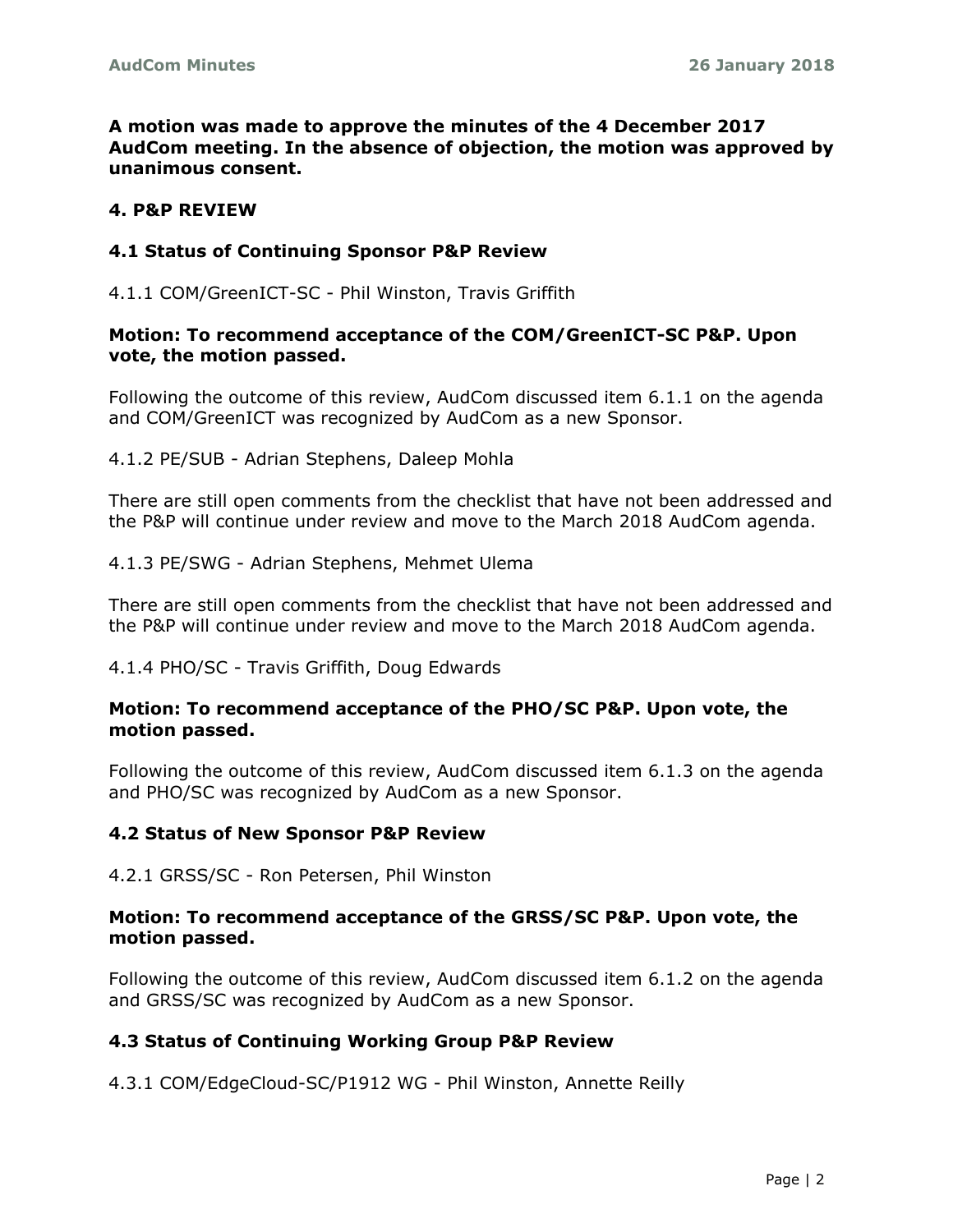## **Motion: To deem without issue the COM/EdgeCloud-SC/P1912 WG P&P. Upon vote, the motion passed.**

4.3.2 COM/PLC/SGPLC - Thomas Koshy, Ron Petersen

### **Motion: To deem without issue the COM/PLC/SGPLC P&P. Upon vote, the motion passed.**

#### 4.3.3 VT/RTSC/Railcar - Travis Griffith, Ron Petersen

There are still open comments from the checklist that have not been addressed and the P&P will continue under review and move to the March 2018 AudCom agenda.

#### **4.4 Status of New Working Group P&P Review**

4.4.1 COM/AccessCore-SC/1910 WG - Doug Edwards, Phil Winston

There are still open comments from the checklist that have not been addressed and the P&P will continue under review and move to the March 2018 AudCom agenda.

4.4.2 COM/NetSoft-SC/SDN-MCM - Daleep Mohla, Thomas Koshy

There are still open comments from the checklist that have not been addressed and the P&P will continue under review and move to the March 2018 AudCom agenda.

#### **5. OLD BUSINESS**

#### **5.1 Discussion - Implementation Timeframe for 2018 AudCom Baseline Documents**

Chair Janezic re-opened the discussion that was started at the December AudCom meeting about when the 2015 baselines will be discontinued and the 2017 baselines will be required to be used.

#### **Motion: P&Ps submitted before 1 March 2018 may use either the 2015 or 2017 baseline documents, and all P&Ps submitted 1 March 2018 or after shall use the 2017 baseline documents. Upon vote, the motion passed.**

5.1.1 Review of Baselines Instructions Documents and Checklists

The baseline instructions documents and review checklists were made available for AudCom to review.

#### **Motion: To approve the baseline instructions documents and review checklists for use with the 2017 baselines. Upon vote, the motion passed.**

**AI: Lisa Weisser to post the instructions documents and checklists along with the 2017 baselines by the end of the month.**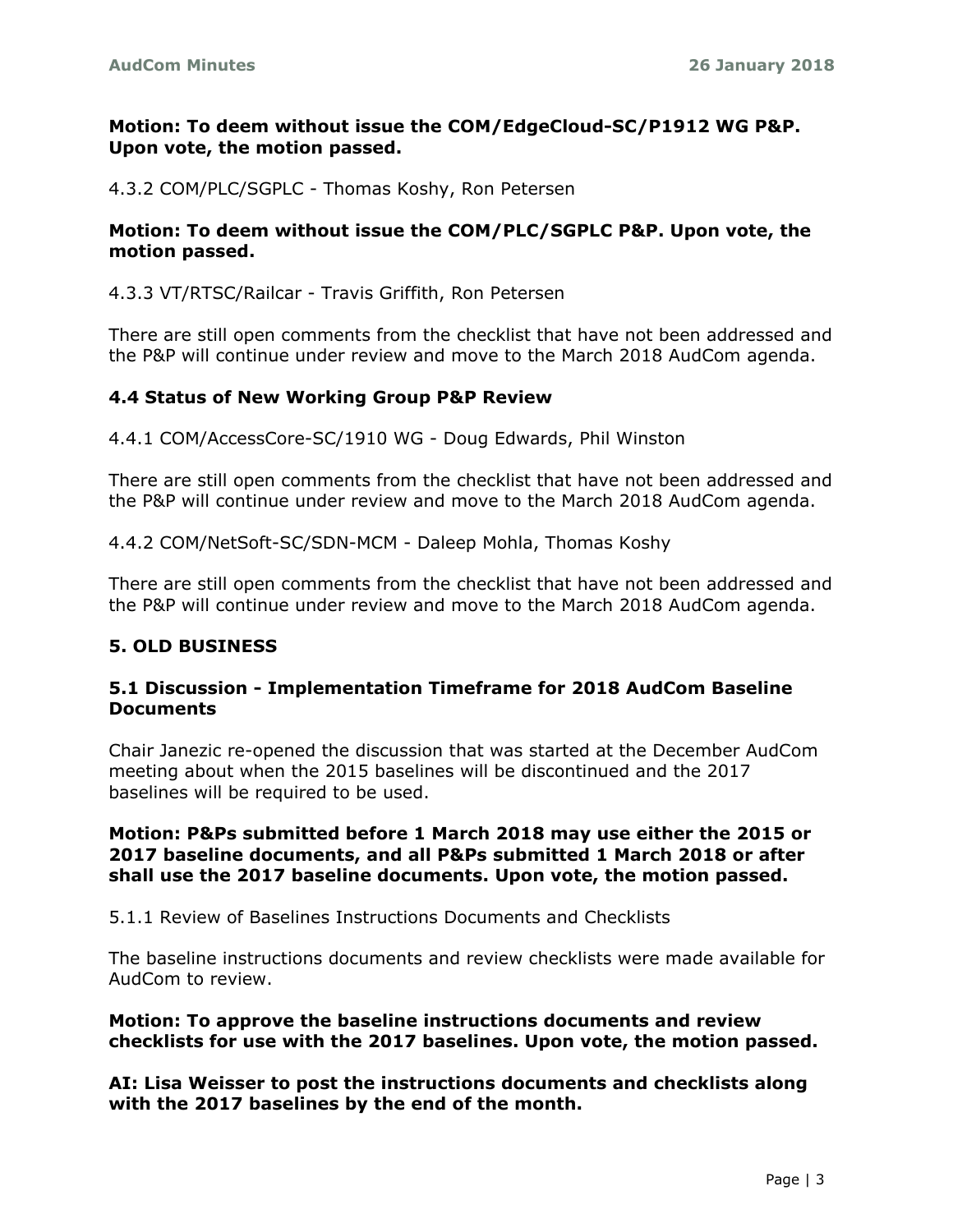# **5.2 Action Item Review - Lisa Weisser**

Lisa Weisser reviewed the action items from prior AudCom meetings:

| <b>Action Item</b>                                                                                                                                                                                                                                                                     | <b>Status</b>                               | Update                                                                                                                |
|----------------------------------------------------------------------------------------------------------------------------------------------------------------------------------------------------------------------------------------------------------------------------------------|---------------------------------------------|-----------------------------------------------------------------------------------------------------------------------|
| Mike Kipness, Erin Spiewak,<br>and Malia Zaman will work<br>with PES Tech Council to<br>determine next steps for PES<br>Sponsor P&Ps in terms of a<br>realistic expiration date for the<br>current PES Sponsor template<br>and whether or not a new PES<br>Sponsor template is needed. | In Progress                                 | NB: Teleconference was held<br>with Tech Council in February.                                                         |
| Chair Janezic, Lisa Weisser,<br>and AudCom volunteers will<br>finalize the Baseline<br>documents and update the<br>instructions documents and<br>checklists for each type of<br>Baseline.                                                                                              | In Progress<br>NB: This is<br>now complete. | Approval of instructions and<br>checklists will take place at the<br>January AudCom teleconference.                   |
| Lisa Weisser will communicate<br>via several channels that the<br>Baselines are available, where<br>they can be located, and the<br>timelines for submissions on<br>the 2015 or 2017 Baselines.                                                                                        | In Progress<br>NB: This is<br>now complete. | As soon as cutover dates are<br>agreed to, communication,<br>including posting on the<br>AudCom website will be done. |
| Matt Ceglia to provide<br>additional documentation at<br>the March 2018 AudCom<br>meeting on the PES process for<br>delegating responsibility to<br>subcommittees to get the<br>process documented for<br>reference and potential reuse.                                               | In Progress                                 | Pending for March 2018 AudCom<br>meeting.                                                                             |

# **5.3 Discussion - PES Sponsor P&P Template Timing for Continued Use**

During this discussion it was agreed that the current PES Sponsor P&P Template is now inconsistent with the new AudCom Sponsor P&P baseline. A determination will need to be made about whether the new AudCom baseline incorporates enough of the PES Sponsor P&P requirements or whether a new PES Template needs to be developed from the new AudCom Sponsor baseline.

There will be discussions with PES Tech Council before determining a date to discontinue use of the current PES Sponsor P&P Template.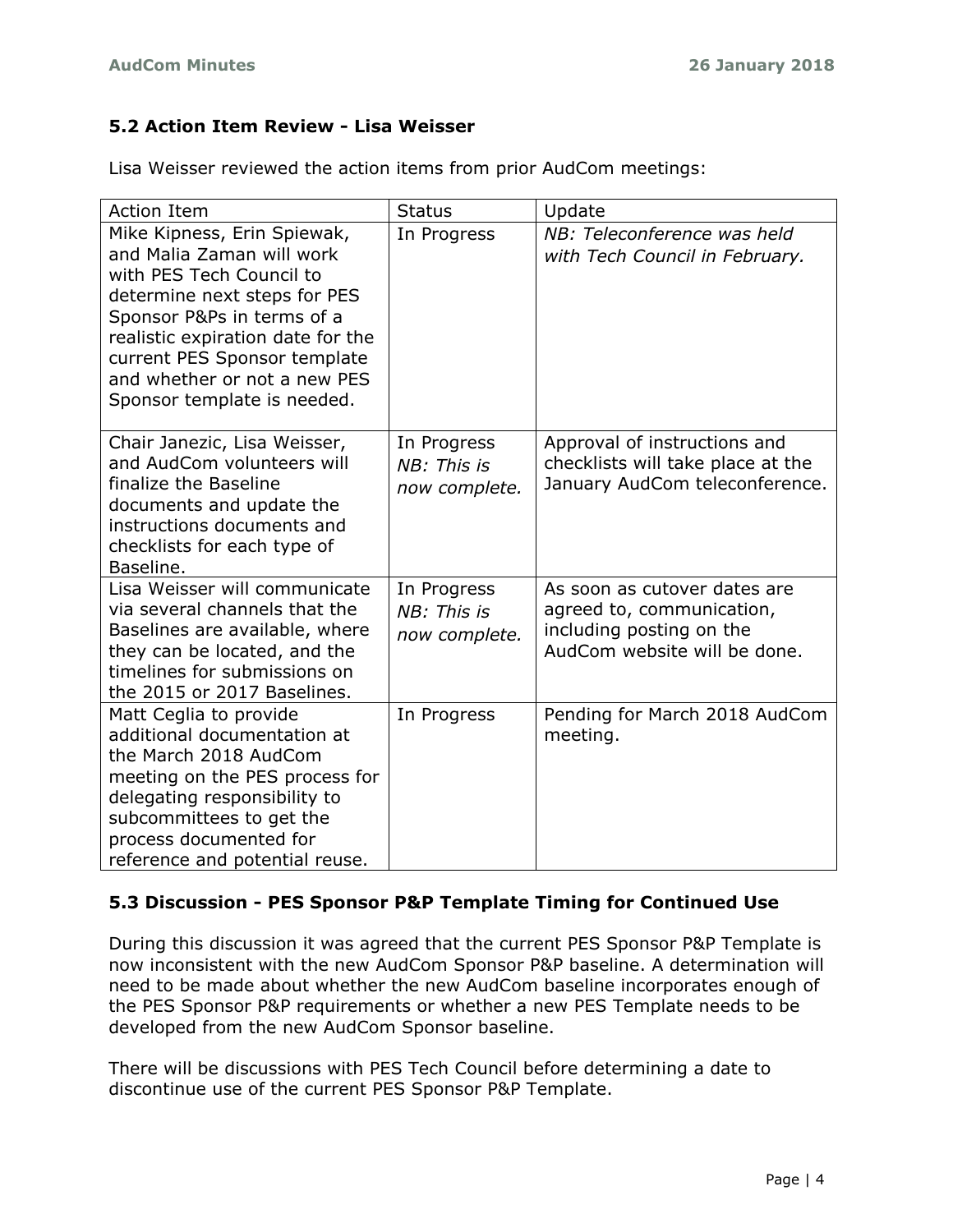**AI: Erin Spiewak will work with Lisa Weisser, Annette Reilly and others to facilitate discussions with PES Tech Council.**

## **5.4 Discussion - Default Baseline P&Ps to be Used in Absence of Working Group P&Ps - Mike Janezic**

Chair Janezic provided the background information about the Default Baseline Working Group P&P, and explained that this option will be made available to Sponsors to allow a Working Group to use the Default Working Group P&P if no other P&P is in place and they would like to start work right away. This will reduce potential delay in the development of standards and also reduce the instances of Working Groups beginning work without an approved P&P.

The document was developed based on the 2017 Individual Working Group P&P, with all optional items removed.

*NB: Based on comments during the SASB ballot, the name of this document is now Simplified Working Group P&P Baseline.*

#### **Motion: To approve the Default Working Group P&Ps and the instructions document. Upon vote, the motion passed.**

#### **5.5 Review of AudCom Conventions - Mike Janezic**

Chair Janezic apologized that the AudCom Conventions update did not get completed in 2017, but offered that the strawman documents currently in progress could be posted in iMeet Central within a few weeks, and these can be used as the basis for continued work in 2018.

#### **5.6 Update - Status of Sponsor P&Ps with Extension Requests from December 2017 - Lisa Weisser**

- PE/ED&PG
- PE/NPE
- PE/PSIM
- PEL/SC

Lisa Weisser reminded AudCom that there are 4 outstanding Sponsor P&Ps that were due to expire in December 2017 that were granted extensions through 31 March 2018, and Erin Spiewak and Malia Zaman reported that the four Sponsors have been reached out to and the P&Ps are pending.

*NB: Two of the four P&Ps have been received (PE/ED&PG and PE/NPE).*

#### **6. NEW BUSINESS**

#### **6.1 Request for Sponsor Recognition**